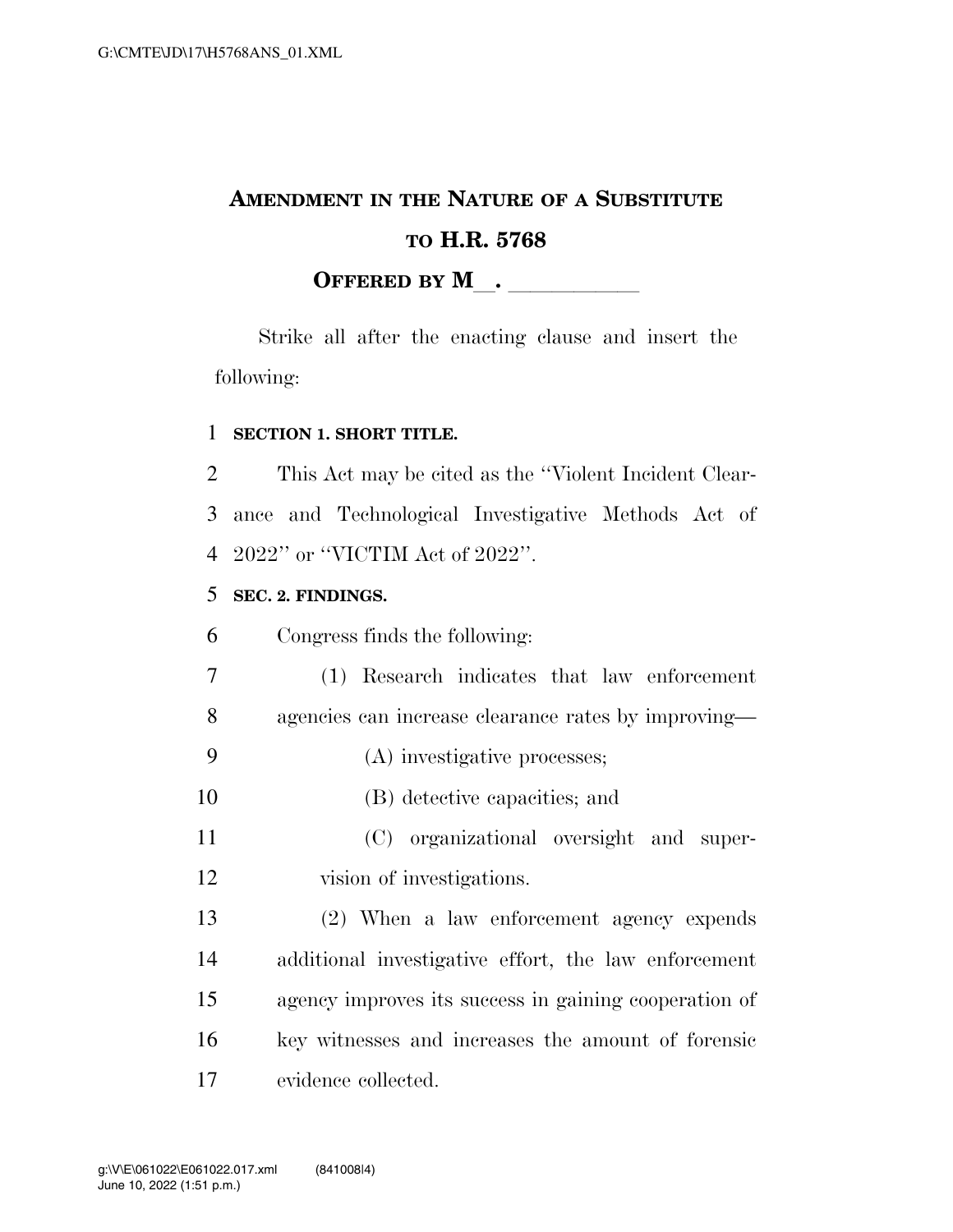| $\mathbf{1}$   | (3) Effective investigation of shootings can pre-     |
|----------------|-------------------------------------------------------|
| $\overline{2}$ | vent subsequent related violence by-                  |
| 3              | (A) deterring retaliation; and                        |
| $\overline{4}$ | (B) providing interventions to individuals            |
| 5              | who may continue to commit crimes or become           |
| 6              | victims of retaliatory violence.                      |
| 7              | (4) Law enforcement agencies that demonstrate         |
| 8              | higher rates of clearance for homicides and non-fatal |
| 9              | shootings—                                            |
| 10             | (A) have more structured oversight and                |
| 11             | formal interactions between investigative units       |
| 12             | and agency leadership;                                |
| 13             | (B) are more likely to have investigative             |
| 14             | units that have collaborative relationships and       |
| 15             | robust information sharing with other units of        |
| 16             | the law enforcement agency;                           |
| 17             | (C) have investigative units that have spe-           |
| 18             | cific goals and performance metrics for both the      |
| 19             | unit and for investigators within the unit;           |
| 20             | (D) have investigators who more frequently            |
| 21             | respond to the initial crime scene shortly after      |
| 22             | crimes have been reported to collect evidence         |
| 23             | and interview witnesses;                              |
| 24             | (E) have investigators who either have spe-           |
| 25             | cialized experience before joining investigative      |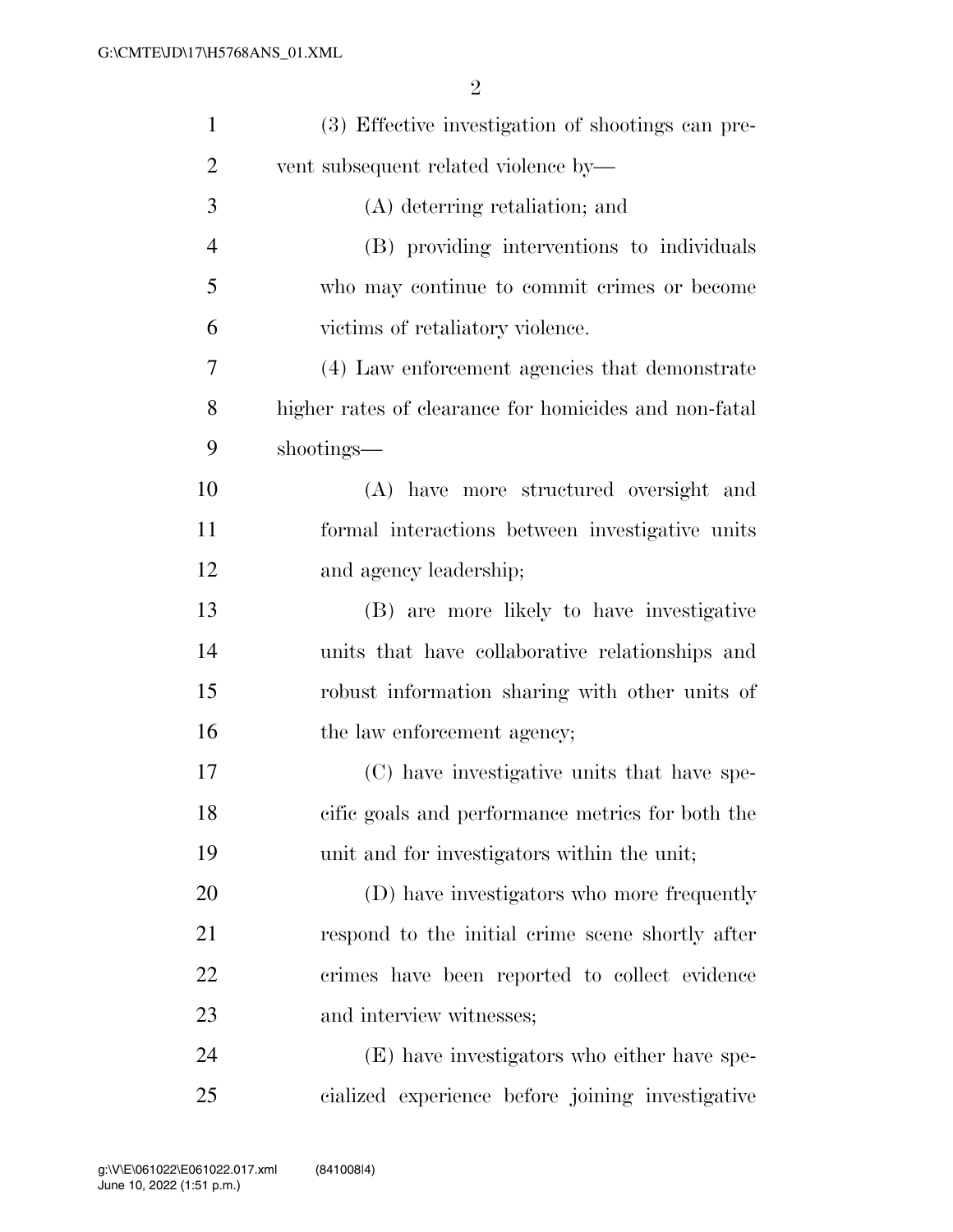| $\mathbf{1}$   | units or are trained in investigations once they     |
|----------------|------------------------------------------------------|
| $\overline{2}$ | join those units;                                    |
| 3              | (F) often have standard operating proce-             |
| $\overline{4}$ | dures for investigations that establish policies     |
| 5              | and evidence-based best practices for con-           |
| 6              | ducting and completing homicide investigations;      |
| $\tau$         | and                                                  |
| 8              | (G) have better relationships with the com-          |
| 9              | munities they serve, even if no specific commu-      |
| 10             | nity-oriented campaign or initiative exists be-      |
| 11             | tween investigative units and community              |
| 12             | groups.                                              |
| 13             | (5) Criminal justice agencies should collaborate     |
| 14             | with each other and share best practices for solving |
| 15             | homicides and non-fatal shootings.                   |
| 16             | (6) A comprehensive community engagement             |
| 17             | strategy concerning gun violence is essential to im- |
| 18             | proving clearance rates for homicides and non-fatal  |
| 19             | shootings.                                           |
| 20             | SEC. 3. GRANT PROGRAM WITH RESPECT TO VIOLENT INCI-  |
| 21             | DENT CLEARANCE AND TECHNOLOGICAL IN-                 |
| 22             | <b>VESTIGATIVE METHODS.</b>                          |

(a) DEFINITIONS.—In this section:

 (1) CLEARANCE BY ARREST.—The term ''clear-ance by arrest'', with respect to an offense reported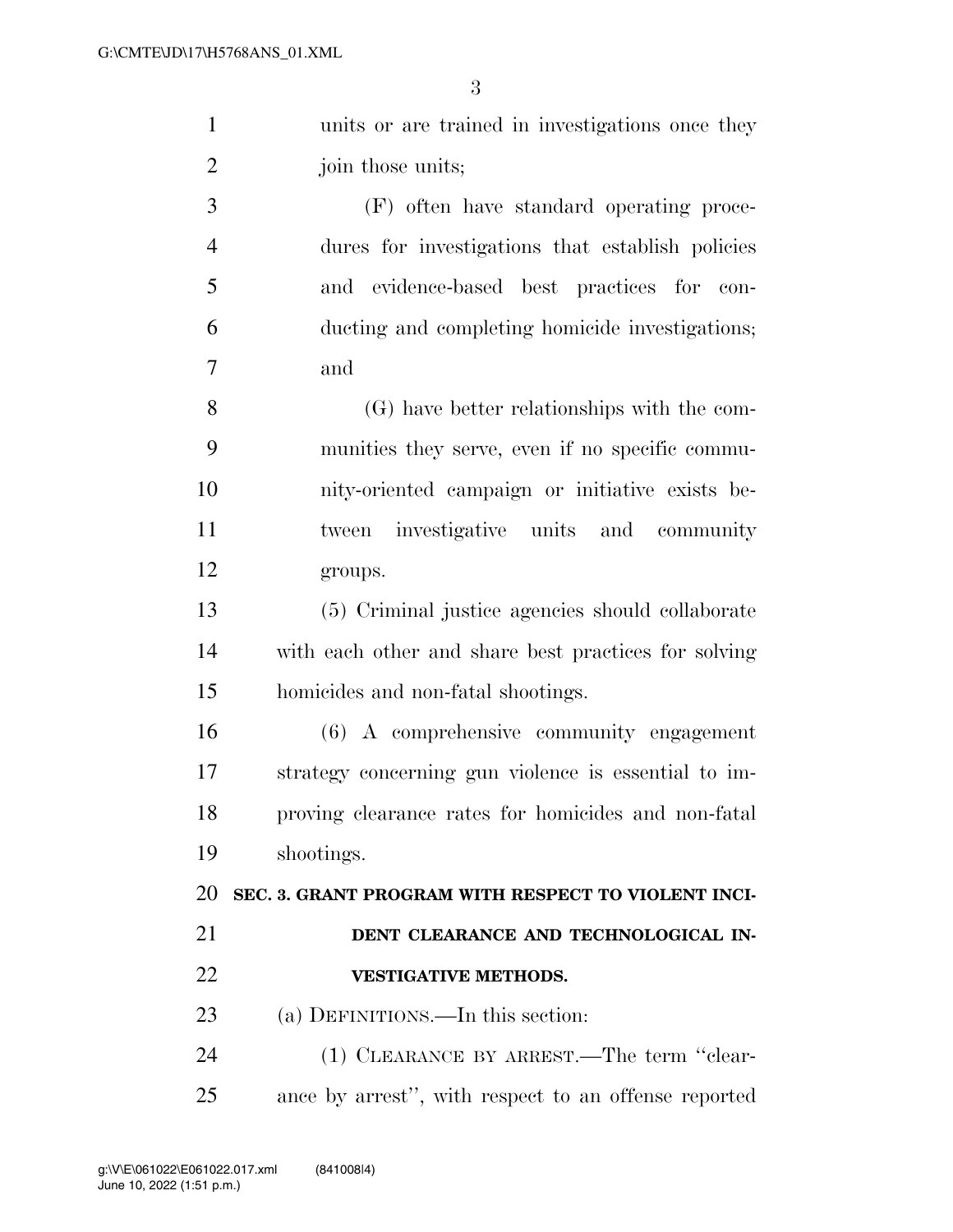| $\mathbf{1}$   | to a law enforcement agency, means the law enforce-  |
|----------------|------------------------------------------------------|
| $\overline{2}$ | ment agency—                                         |
| 3              | $(A)$ has—                                           |
| $\overline{4}$ | (i) arrested not less than 1 person for              |
| 5              | the offense;                                         |
| 6              | (ii) charged the person described in                 |
| 7              | subparagraph (A) with the commission of              |
| 8              | the offense; and                                     |
| 9              | (iii) referred the person described in               |
| 10             | subparagraph (A) for prosecution for the             |
| 11             | offense; or                                          |
| 12             | (B) has cited an individual under the age            |
| 13             | of 18 to appear in juvenile court or before an-      |
| 14             | other juvenile authority with respect to the of-     |
| 15             | fense, regardless of whether a physical arrest       |
| 16             | occurred.                                            |
| 17             | (2) CLEARANCE BY EXCEPTION.—The term                 |
| 18             | "clearance by exception", with respect to an offense |
| 19             | reported to a law enforcement agency, means the      |
| 20             | law enforcement agency—                              |
| 21             | $(A)$ has identified not less than 1 person          |
| 22             | suspected of the offense; and                        |
| 23             | (B) with respect to the suspect described            |
| 24             | in subparagraph $(A)$ , has—                         |
| 25             | (i) gathered enough evidence to—                     |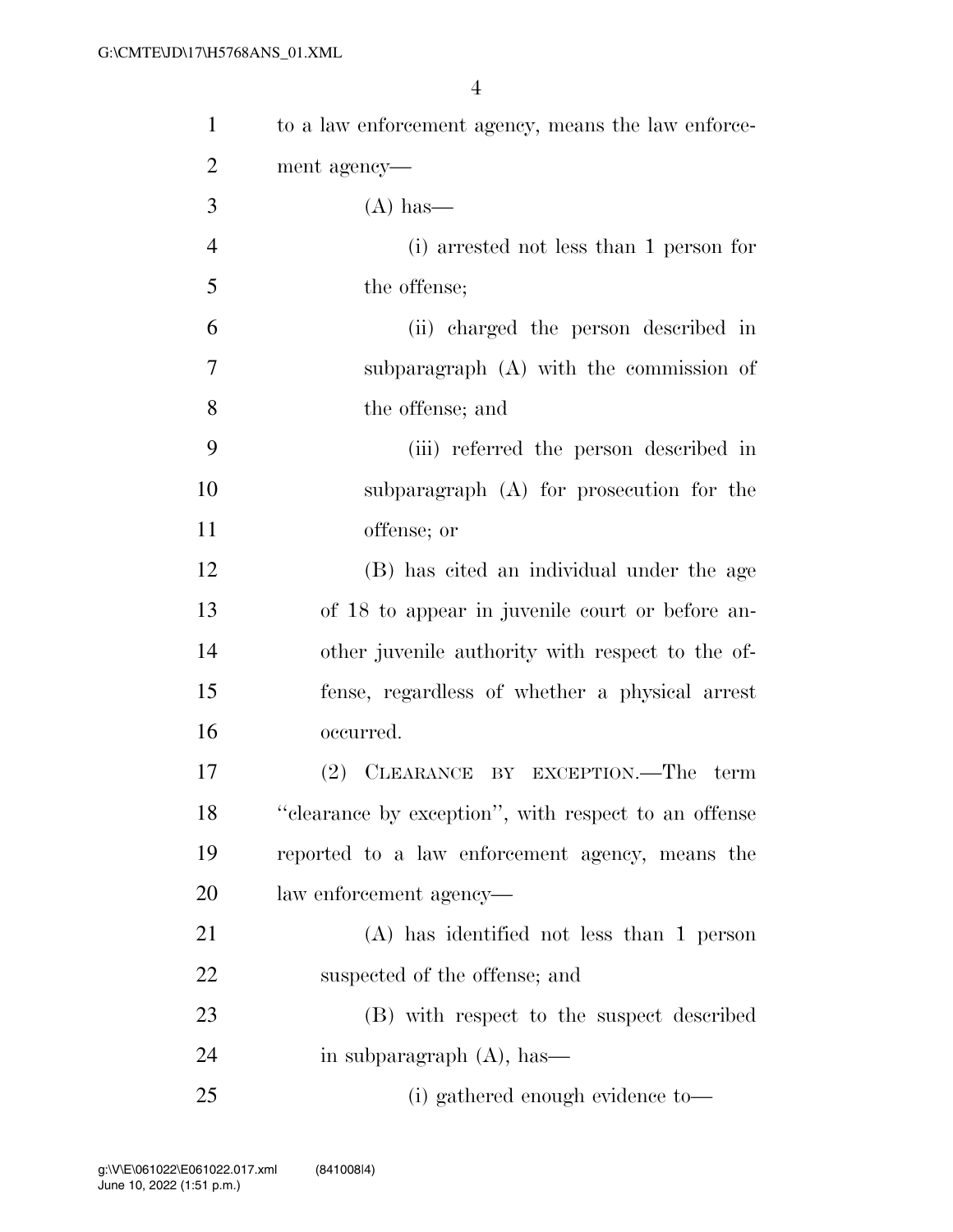| $\mathbf{1}$   | (I) support an arrest of the sus-             |
|----------------|-----------------------------------------------|
| $\overline{2}$ | pect;                                         |
| 3              | (II) make a charge against the                |
| $\overline{4}$ | suspect; and                                  |
| 5              | (III) refer the suspect for pros-             |
| 6              | ecution;                                      |
| 7              | (ii) identified the exact location of the     |
| 8              | suspect so that the suspect could be taken    |
| 9              | into custody immediately; and                 |
| 10             | (iii) encountered a circumstance out-         |
| 11             | side the control of the law enforcement       |
| 12             | agency that prohibits the agency from ar-     |
| 13             | resting the suspect, charging the suspect,    |
| 14             | or referring the suspect for prosecution, in- |
| 15             | $cluding$ —                                   |
| 16             | (I) the death of the suspect;                 |
| 17             | (II) the refusal of the victim to             |
| 18             | cooperate with the prosecution after          |
| 19             | the suspect has been identified; or           |
| 20             | (III) the denial of extradition be-           |
| 21             | cause the suspect committed an of-            |
| 22             | fense in another jurisdiction and is          |
| 23             | being prosecuted for that offense.            |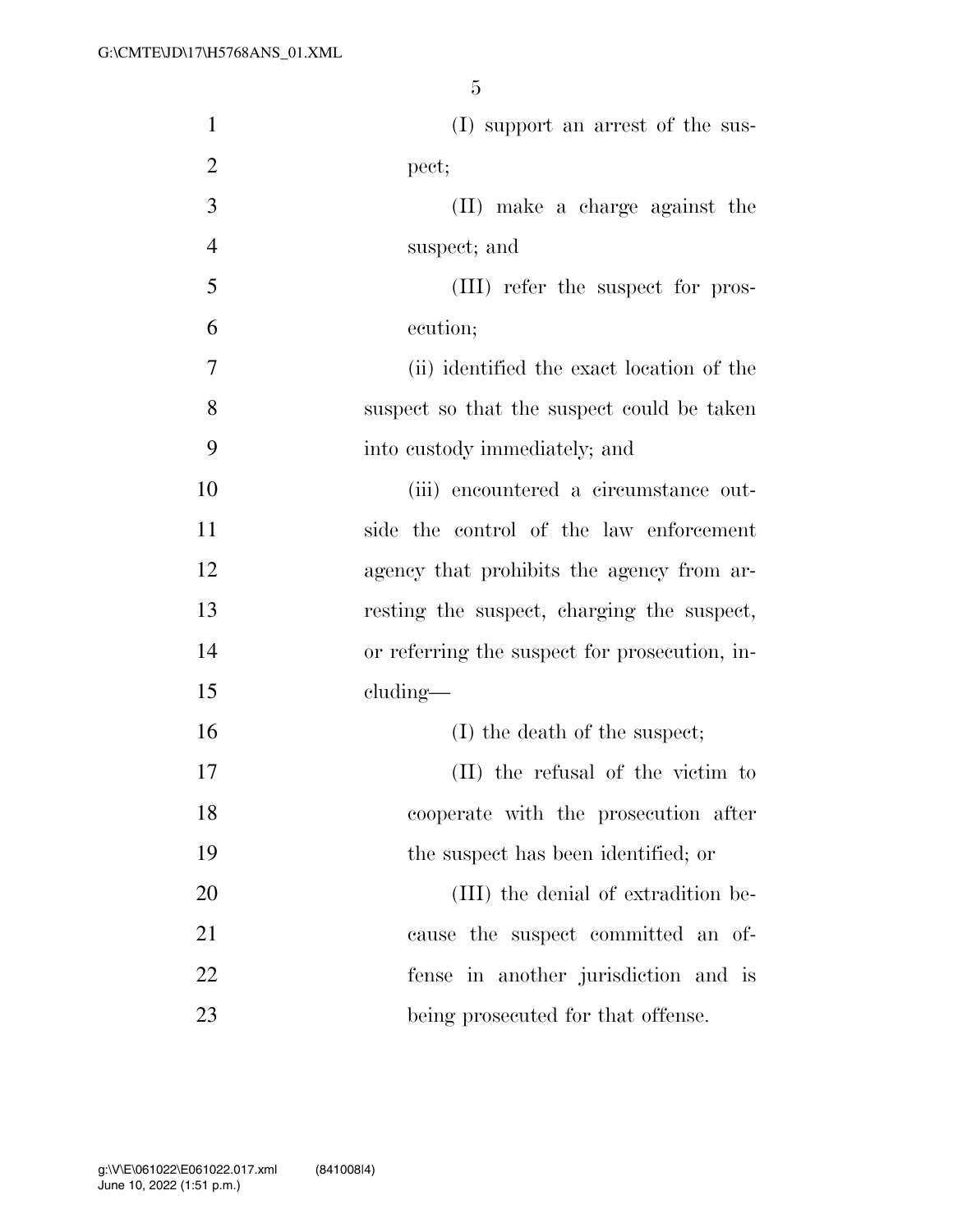| $\mathbf{1}$   | (3) CLEARANCE RATE.—The term "clearance              |
|----------------|------------------------------------------------------|
| $\overline{2}$ | rate", with respect to a law enforcement agency,     |
| 3              | $means$ —                                            |
| $\overline{4}$ | (A) the number of offenses cleared by the            |
| 5              | enforcement agency, including through<br>law         |
| 6              | clearance by arrest and clearance by exception,      |
| 7              | divided by                                           |
| 8              | (B) the total number of offenses reported            |
| 9              | to the law enforcement agency.                       |
| 10             | (4) ELIGIBLE ENTITY.—The term "eligible enti-        |
| 11             | ty" means a State, Tribal, or local law enforcement  |
| 12             | agency or prosecuting office, or a group of Tribal   |
| 13             | law enforcement agencies or Tribal prosecuting of-   |
| 14             | fices.                                               |
| 15             | (5) GRANT RECIPIENT.—The term "grant re-             |
| 16             | cipient" means a recipient of a grant under the Pro- |
| 17             | gram.                                                |
| 18             | (6) LAW ENFORCEMENT AGENCY.—The term                 |
| 19             | "law enforcement agency" means a public agency       |
| 20             | charged with policing functions, including any com-  |
| 21             | ponent bureau of the agency (such as a govern-       |
| 22             | mental victim services program or village public     |
| 23             | safety officer program), including an agency com-    |
| 24             | posed of officers or persons referred to in subpara- |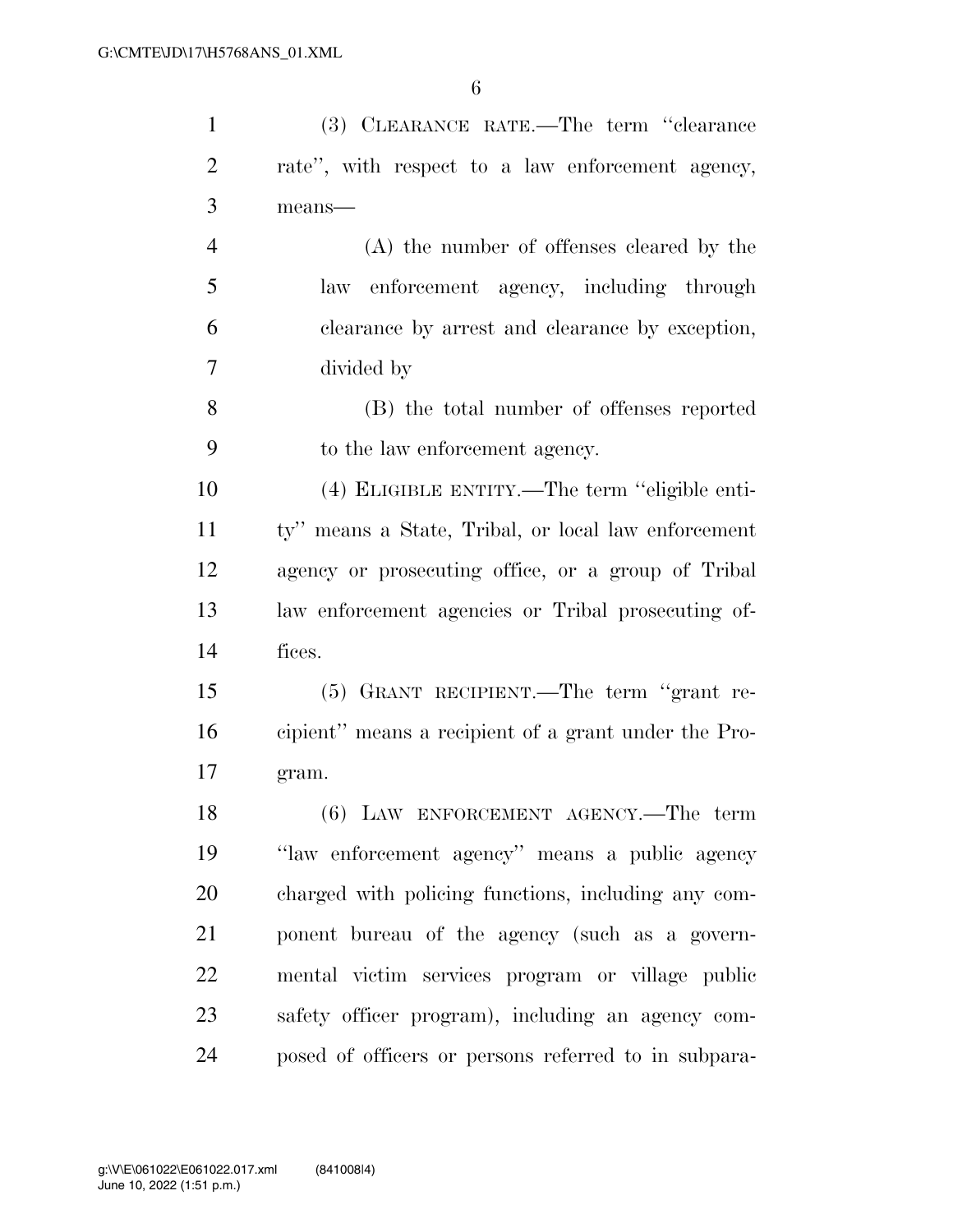graph (B) or (C) of section 2(10) of the Indian Law Enforcement Reform Act (25 U.S.C. 2801(10)).

 (7) PROGRAM.—The term ''Program'' means the grant program established under subsection 5 (b)(1).

(b) GRANT PROGRAM.—

 (1) IN GENERAL.—Not later than 180 days after the date of enactment of this Act, the Attorney General shall establish a grant program within the Office of Justice Programs under which the Attor- ney General awards grants to eligible entities to es- tablish, implement, and administer violent incident clearance and technological investigative methods.

 (2) APPLICATIONS.—An eligible entity seeking a grant under the Program shall submit to the At- torney General an application at such time, in such manner, and containing or accompanied by—

 (A) such information as the Attorney Gen-eral may reasonably require; and

 (B) a description of each eligible project under paragraph (4) that the grant will fund. (3) SELECTION OF GRANT RECIPIENTS.—The Attorney General, in selecting a recipient of a grant under the Program, shall consider the specific plan and activities proposed by the applicant to improve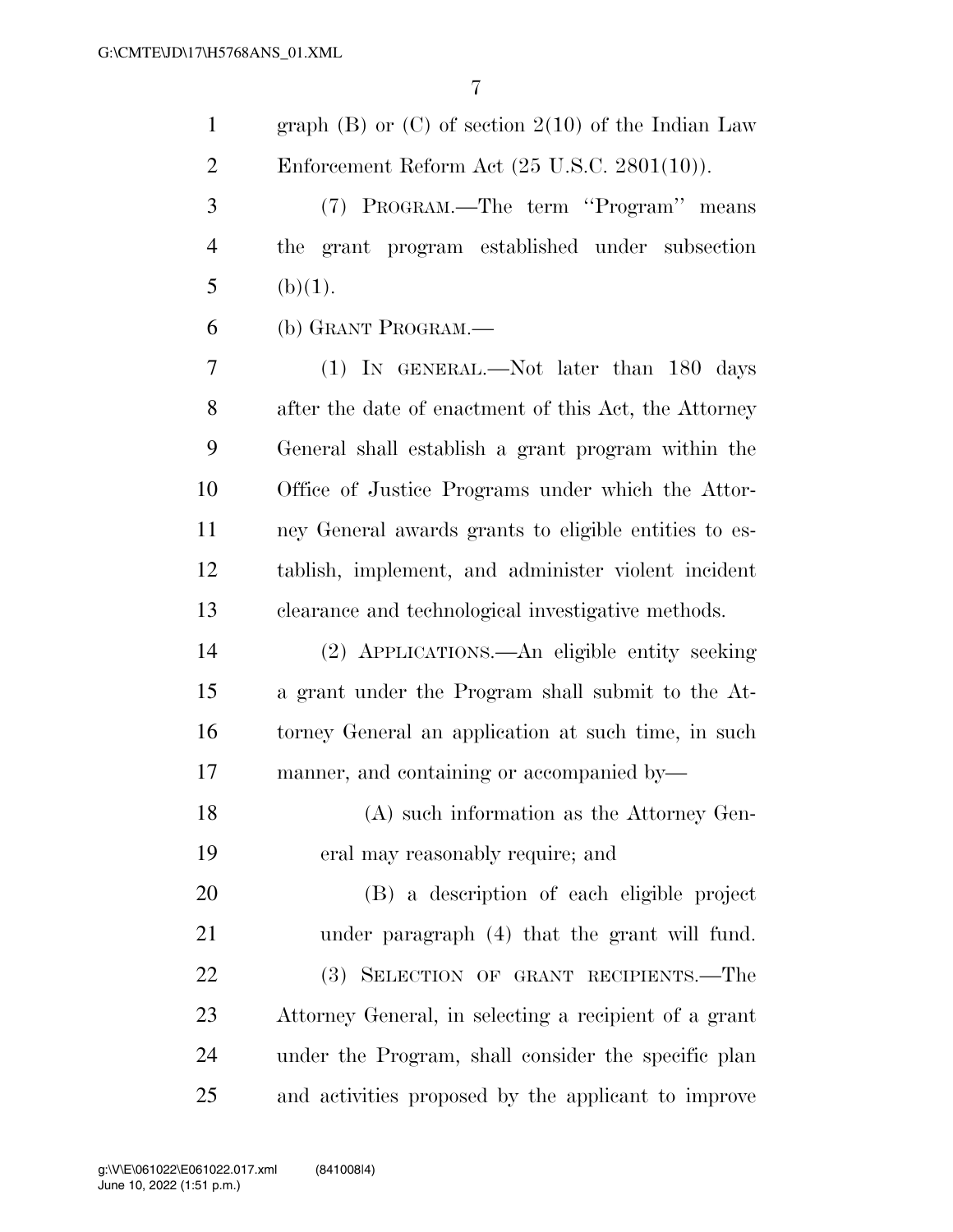| $\mathbf{1}$   | clearance rates for homicides and non-fatal shoot-       |
|----------------|----------------------------------------------------------|
| $\overline{2}$ | ings.                                                    |
| 3              | (4) ELIGIBLE PROJECTS.—A grant recipient                 |
| 4              | shall use the grant for activities with the specific ob- |
| 5              | jective of improving clearance rates for homicides       |
| 6              | and non-fatal shootings, including—                      |
| 7              | (A) ensuring the retention of detectives                 |
| 8              | who are assigned to investigate homicides and            |
| 9              | non-fatal shootings as of the date of receipt of         |
| 10             | the grant;                                               |
| 11             | (B) hiring and training additional detec-                |
| 12             | tives who will be dedicated to investigating             |
| 13             | homicides and non-fatal shootings;                       |
| 14             | (C) developing policies, procedures, and                 |
| 15             | training to improve the ability of detectives to         |
| 16             | effectively investigate and solve homicides and          |
| 17             | non-fatal shootings, including implementing              |
| 18             | best practices relating to-                              |
| 19             | (i) improving internal agency coopera-                   |
| 20             | tion, organizational oversight and account-              |
| 21             | ability, and supervision of investigations;              |
| 22             | (ii) developing specific goals and per-                  |
| 23             | formance metrics for both investigators                  |
| 24             | and investigative units;                                 |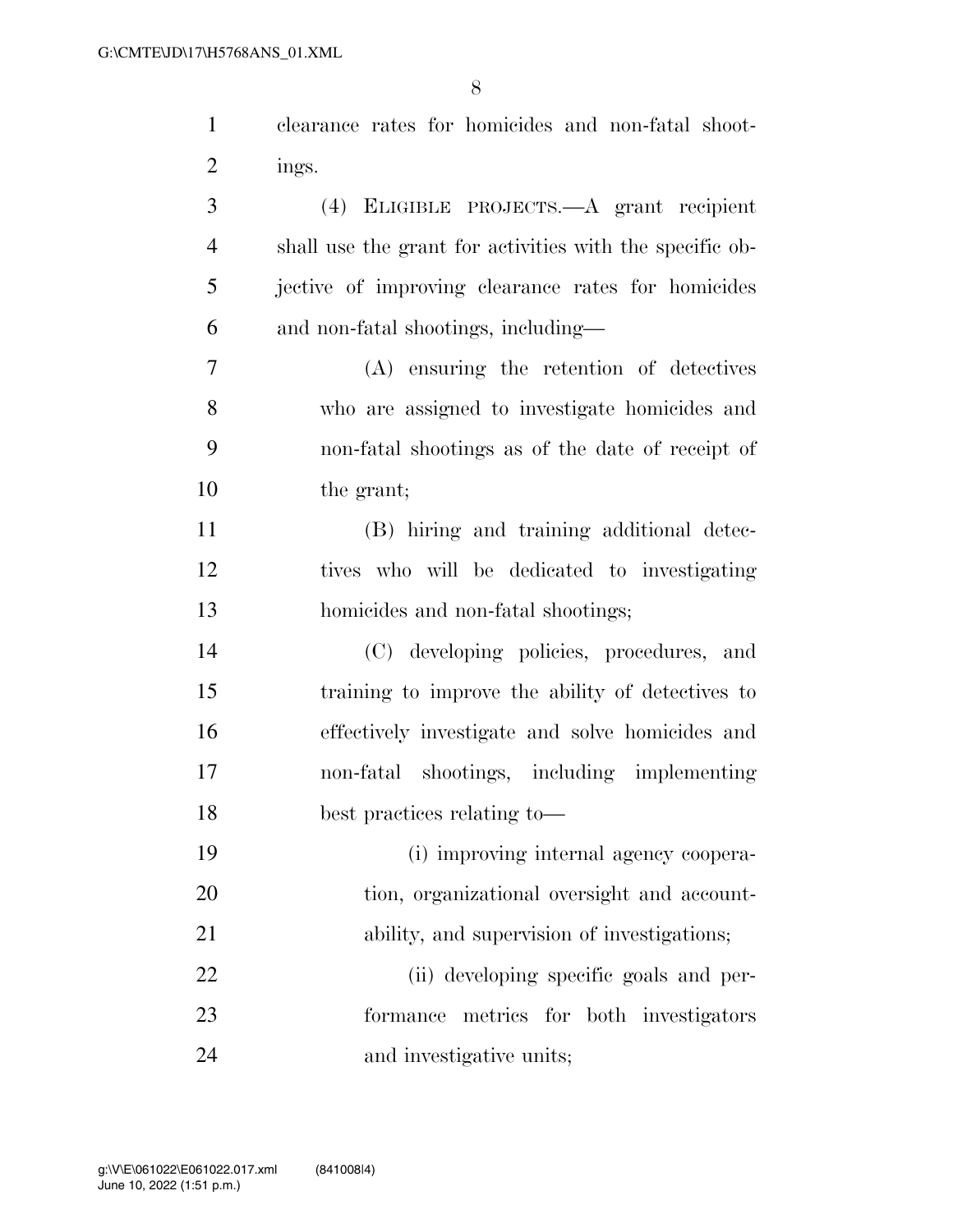| $\mathbf{1}$   | (iii) establishing or improving rela-               |
|----------------|-----------------------------------------------------|
| $\overline{2}$ | tionships with the communities the agency           |
| 3              | serves; and                                         |
| $\overline{4}$ | (iv) collaboration with and among                   |
| 5              | other law enforcement agencies and crimi-           |
| 6              | nal justice organizations;                          |
| 7              | (D) training personnel to address the               |
| 8              | needs of victims and family members of victims      |
| 9              | of homicides and non-fatal shootings or collabo-    |
| 10             | rating with trained victim advocates and spe-       |
| 11             | cialists to better meet victims' needs;             |
| 12             | (E) acquiring, upgrading, or replacing in-          |
| 13             | vestigative, evidence processing, or forensic test- |
| 14             | ing technology or equipment;                        |
| 15             | (F) development and implementation of               |
| 16             | policies that safeguard civil rights and civil lib- |
| 17             | erties during the collection, processing, and fo-   |
| 18             | rensic testing of evidence;                         |
| 19             | (G) hiring or training personnel for collec-        |
| 20             | tion, processing, and forensic testing of evi-      |
| 21             | dence;                                              |
| 22             | (H) hiring and training of personnel to             |
| 23             | analyze violent crime and the temporal and geo-     |
| 24             | graphic trends among homicides and shootings;       |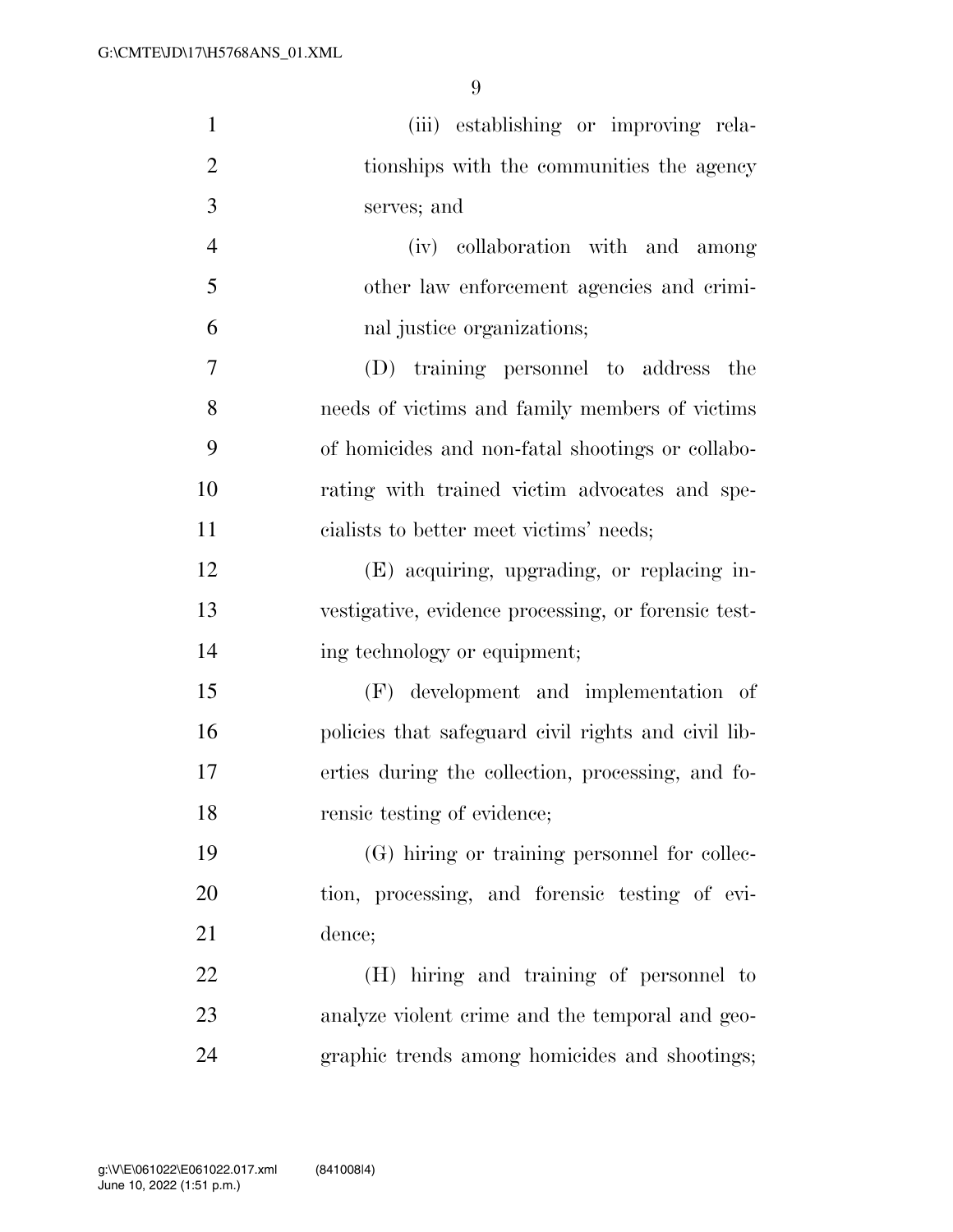| $\mathbf{1}$   | (I) retaining experts to conduct a detailed       |
|----------------|---------------------------------------------------|
| $\overline{2}$ | analysis of homicides and shootings using Gun     |
| 3              | Violence Problem Analysis (commonly known as      |
| $\overline{4}$ | "GVPA") or a similar research methodology;        |
| 5              | (J) ensuring victims have appropriate ac-         |
| 6              | cess to emergency food, housing, clothing, trav-  |
| 7              | el, and transportation;                           |
| 8              | (K) developing competitive and evidence-          |
| 9              | based programs to improve homicide and non-       |
| 10             | fatal shooting clearance rates;                   |
| 11             | (L) developing best practices for improving       |
| 12             | access to and acceptance of victim services, in-  |
| 13             | cluding victim services that promote medical      |
| 14             | and psychological wellness, ongoing counseling,   |
| 15             | legal advice, and financial compensation;         |
| 16             | (M) training investigators and detectives in      |
| 17             | trauma-informed interview techniques;             |
| 18             | (N) establishing programs to support offi-        |
| 19             | cers who experience stress or trauma as a result  |
| 20             | of responding to or investigating shootings or    |
| 21             | other violent crime incidents; or                 |
| 22             | (O) ensuring language and disability access       |
| 23             | supports are provided to victims, survivors, and  |
| 24             | their families so that victims can exercise their |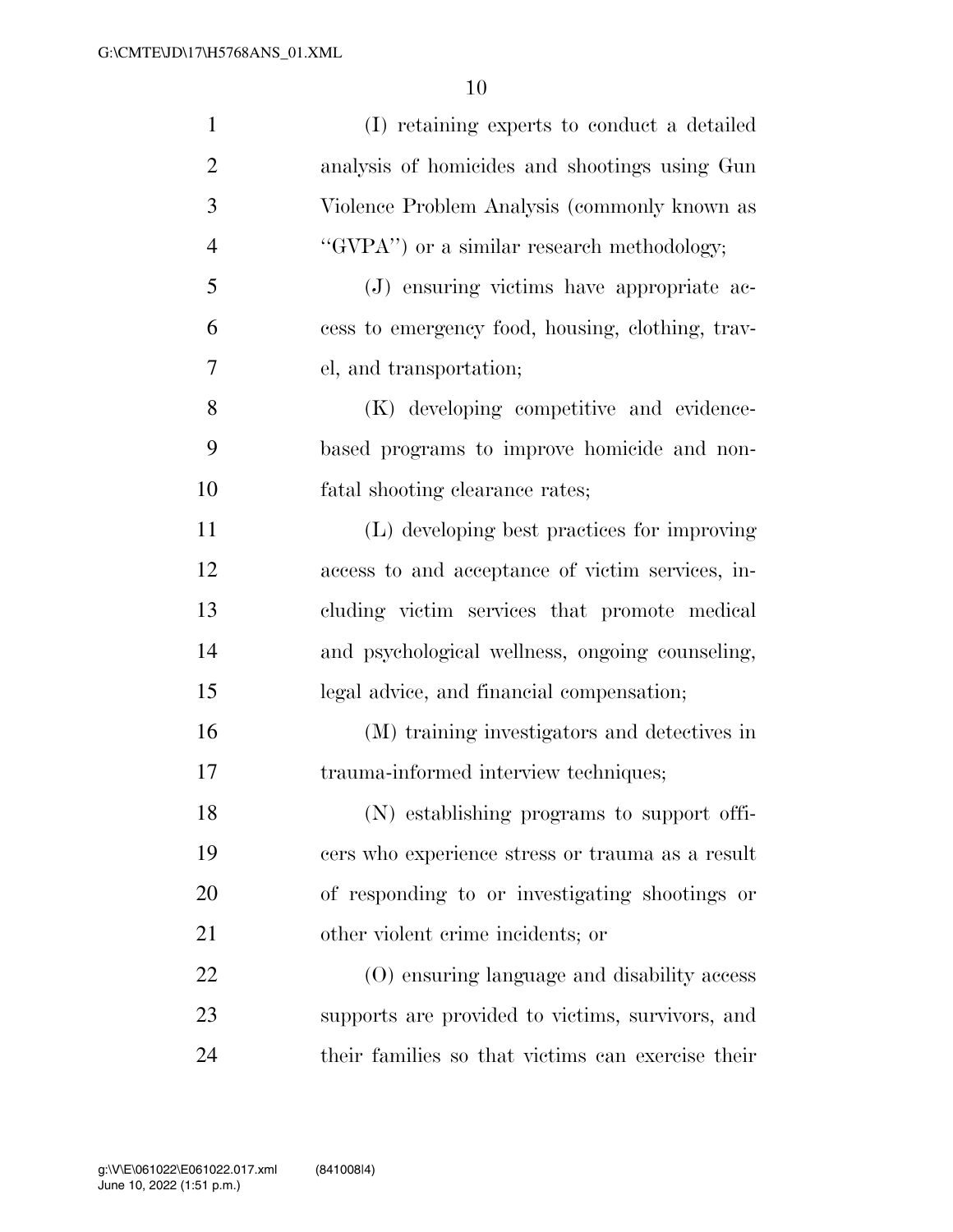| $\mathbf{1}$   | rights and participate in the criminal justice              |
|----------------|-------------------------------------------------------------|
| $\overline{2}$ | process.                                                    |
| 3              | (c) FEDERAL SHARE.-                                         |
| $\overline{4}$ | (1) IN GENERAL.—The Federal share of the                    |
| 5              | cost of a project assisted with a grant under the           |
| 6              | Program shall not exceed—                                   |
| $\overline{7}$ | $(A)$ 100 percent if the grant is awarded on                |
| 8              | or before December 31, 2032; or                             |
| 9              | $(B)$ subject to paragraph $(2)$ , 50 percent if            |
| 10             | the grant is awarded after December 31, 2032.               |
| 11             | (2) WAIVER.—With respect to a grant awarded                 |
| 12             | under the Program after December 31, 2032, the              |
| 13             | Attorney General may determine that the Federal             |
| 14             | share of the cost of a project assisted with the grant      |
| 15             | shall not exceed 100 percent.                               |
| 16             | (d) REPORT BY GRANT RECIPIENT.—Not later than               |
| 17             | 1 year after receiving a grant under the Program, and       |
| 18             | each year thereafter, a grant recipient shall submit to the |
| 19             | Attorney General a report on the activities carried out     |
| 20             | using the grant, including, if applicable—                  |
| 21             | (1) the number of homicide and non-fatal                    |
| 22             | shooting detectives hired by the grant recipient;           |
| 23             | (2) the number of evidence processing personnel             |
| 24             | hired by the grant recipient;                               |
| 25             | $(3)$ a description of any training that is —               |
|                |                                                             |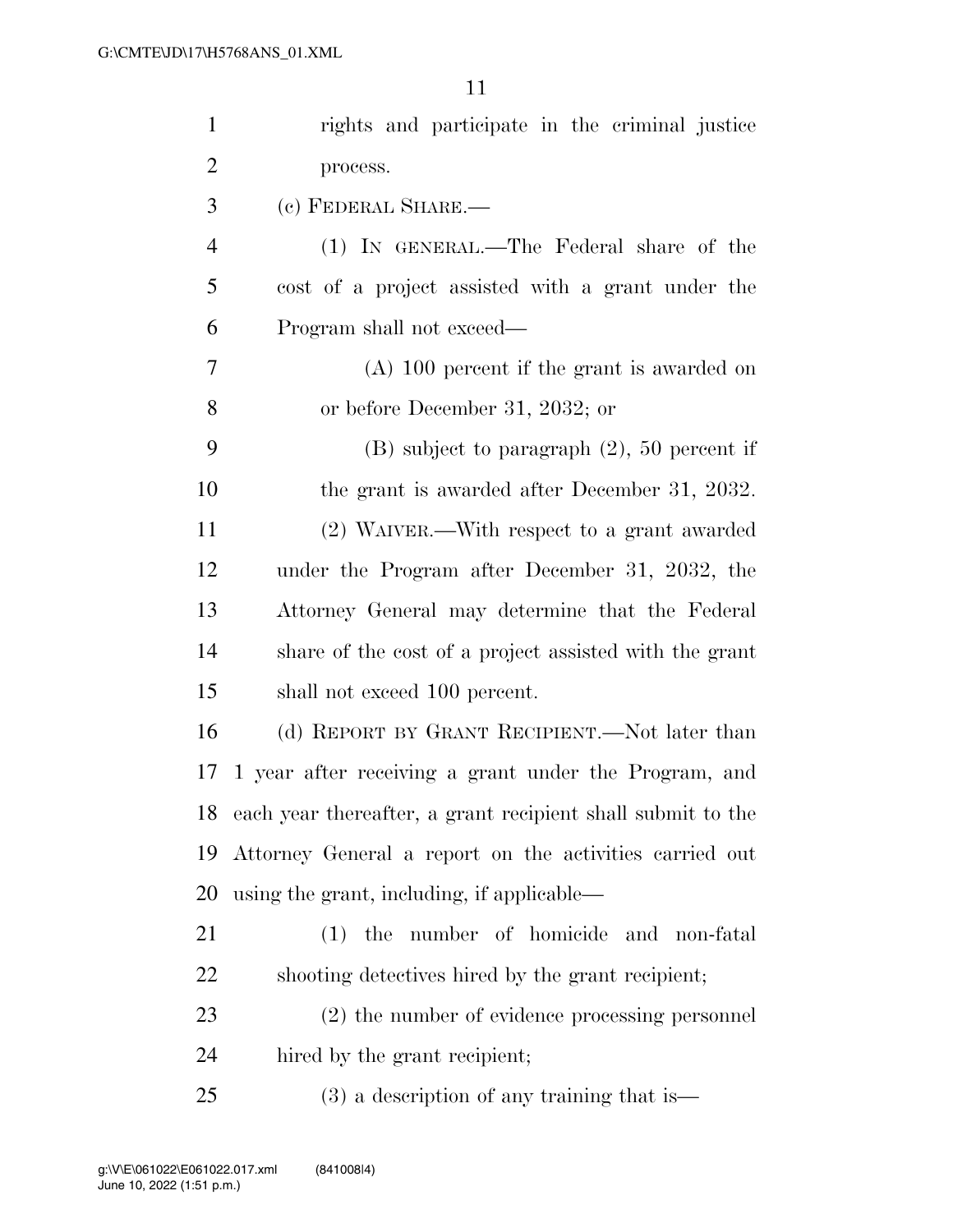(A) provided to existing (as of the date on which the grant was awarded) or newly hired homicide and non-fatal shooting detectives; and (B) designed to assist in the solving of crimes and improve clearance rates; (4) any new evidence processing technology or equipment purchased or any upgrades made to exist- ing (as of the date on which the grant was awarded) evidence technology or equipment, and the associ- ated cost; (5) any assessments of evidence processing technology or equipment purchased with grant funds to determine whether such technology or equipment satisfies the objectives of the use of the technology or equipment in increasing clearance rates, and any policies in place to govern the use of the technology or equipment; (6) the internal policies and oversight used to ensure that any technology purchased through the grant for the purposes of improving clearance rates does not violate the civil rights and civil liberties of individuals; (7) data regarding clearance rates for homicides and non-fatal shootings, including the rate of clear-ances by arrest and clearances by exception, and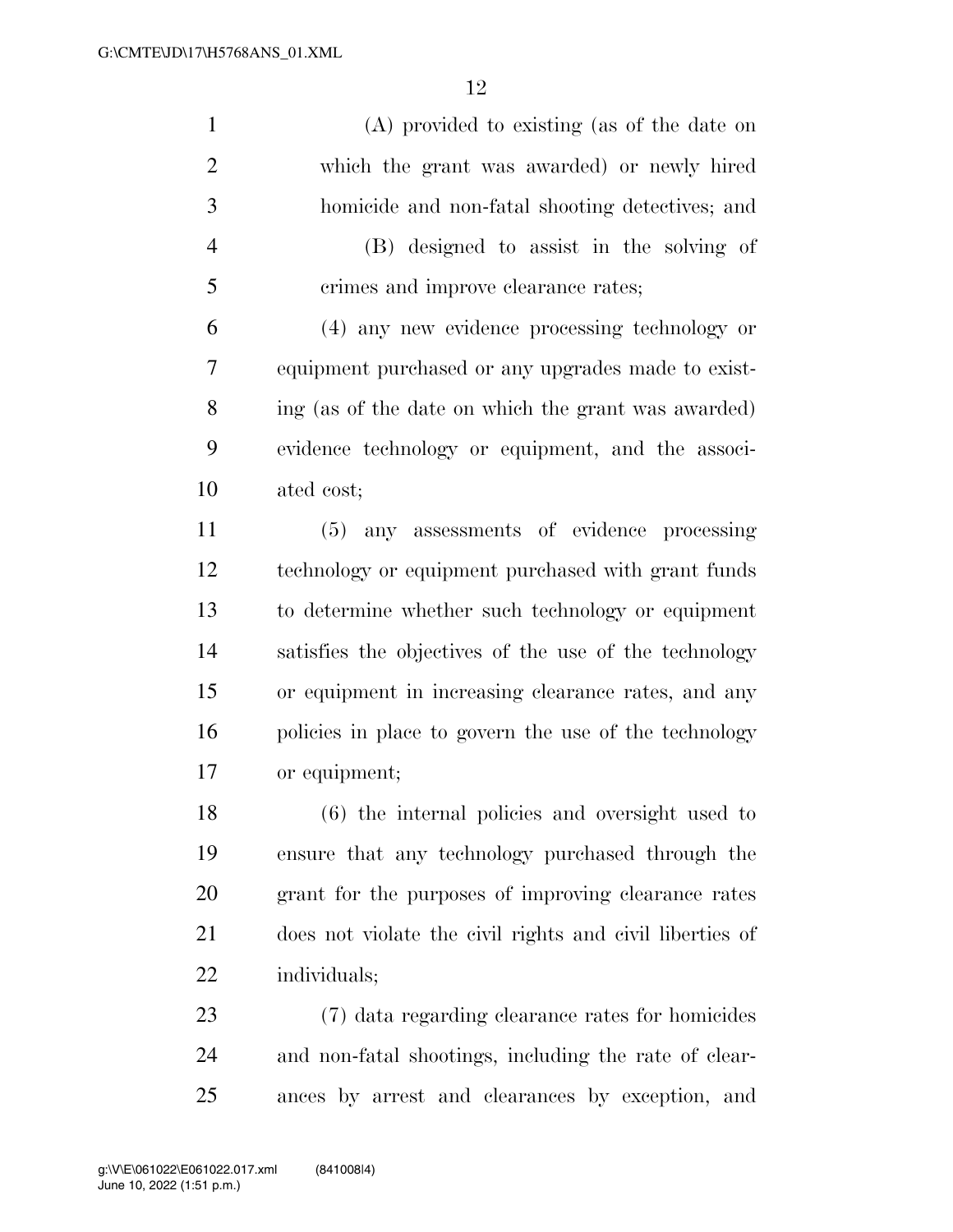| $\mathbf{1}$   | crime trends from within each jurisdiction in which    |
|----------------|--------------------------------------------------------|
| $\overline{c}$ | the grant recipient carried out activities supported   |
| 3              | by the grant;                                          |
| 4              | (8) whether the grant recipient has provided           |
| 5              | grant funds to any victim services organizations, and  |
| 6              | if so, which organizations;                            |
| 7              | (9) the demographic information for victims of         |
| 8              | homicides and non-fatal shootings, and the length      |
| 9              | and outcomes of each investigation, including wheth-   |
| 10             | er the investigation was cleared by arrest or excep-   |
| 11             | tion;                                                  |
| 12             | $(10)$ the demographic information for each vic-       |
| 13             | tim or family member of a victim who received vic-     |
| 14             | tim-related services provided by the grant recipient;  |
| 15             | and                                                    |
| 16             | (11) identification of the services most used by       |
| 17             | victims and their families and identification of addi- |
| 18             | tional services needed.                                |
| 19             | (e) NATIONAL INSTITUTE OF JUSTICE EVALUATION           |
| 20             | AND REPORT TO CONGRESS.                                |
| 21             | (1) EVALUATION.—Not later than 2 years after           |
| 22             | the date of enactment of this Act, and every 2 years   |
| 23             | thereafter, the Director of the National Institute of  |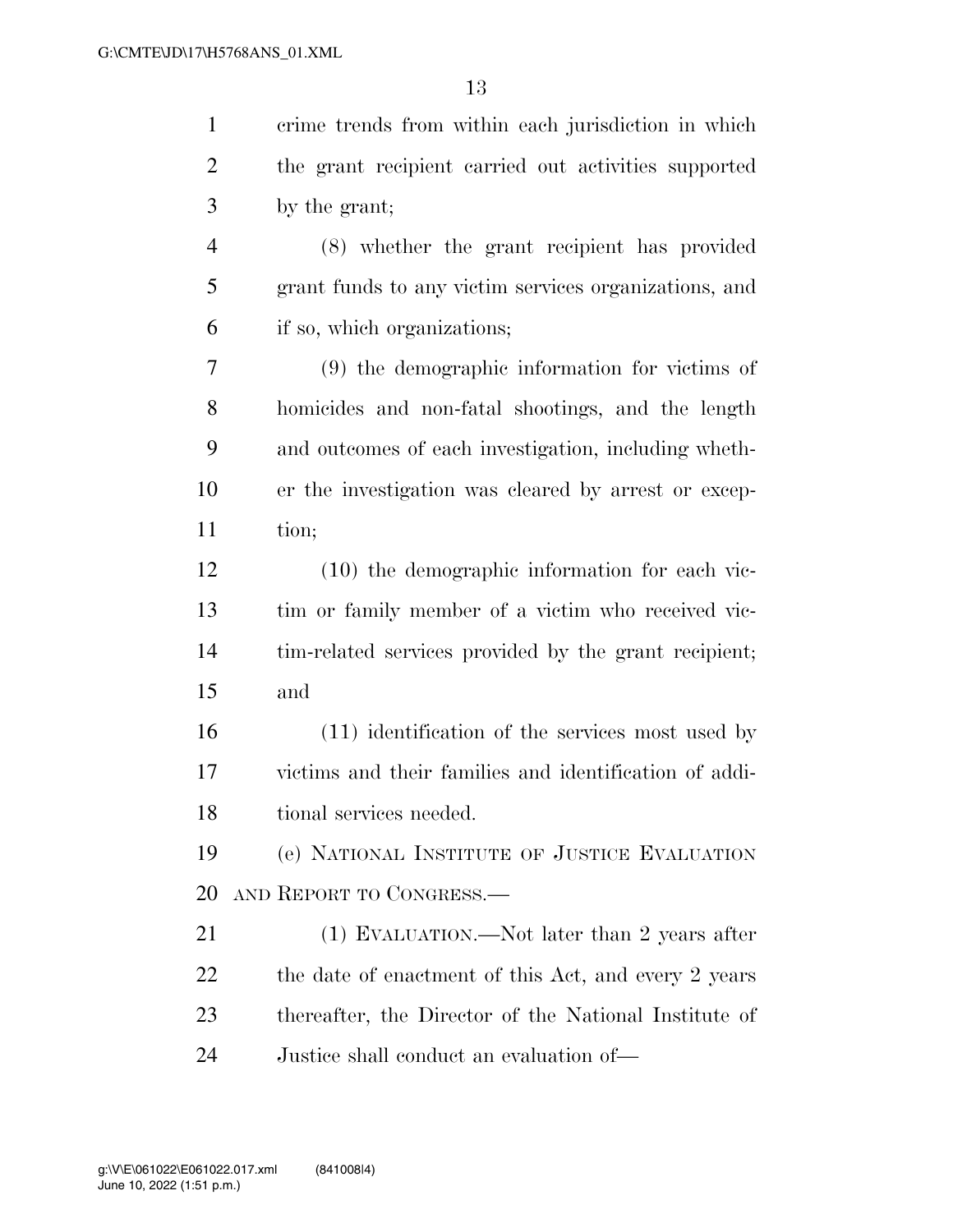| $\mathbf{1}$   | (A) the practices deployed by grant recipi-          |
|----------------|------------------------------------------------------|
| $\overline{2}$ | ents to identify policies and procedures that        |
| 3              | have successfully improved clearance rates for       |
| $\overline{4}$ | homicides and non-fatal shootings; and               |
| 5              | (B) the efficacy of any services provided to         |
| 6              | victims and family members of victims of homi-       |
| 7              | cides and non-fatal shootings.                       |
| 8              | (2) REPORT TO CONGRESS.—Not later than 30            |
| 9              | days after completion of an evaluation by the Na-    |
| 10             | tional Institute of Justice under paragraph (1), the |
| 11             | Attorney General shall submit to Congress a report   |
| 12             | including—                                           |
| 13             | (A) the results of the evaluation; and               |
| 14             | (B) information reported by each grant re-           |
| 15             | cipient under subsection (d).                        |
| 16             | (f) AUTHORIZATION OF APPROPRIATIONS.-                |
| 17             | (1) IN GENERAL.—There are authorized to be           |
| 18             | appropriated to carry out this section \$100,000,000 |
| 19             | for each of fiscal years 2023 through 2032.          |
| 20             | (2) PERCENT FOR CERTAIN ELIGIBLE<br>ENTI-            |
| 21             | TIES.—The Attorney General shall use 10 percent of   |
| 22             | the amount made available under paragraph (1) for    |
| 23             | a fiscal year to award grants under the Program to   |
| 24             | Tribal law enforcement agencies or prosecuting of-   |
| 25             | fices, or groups of such agencies or offices.        |